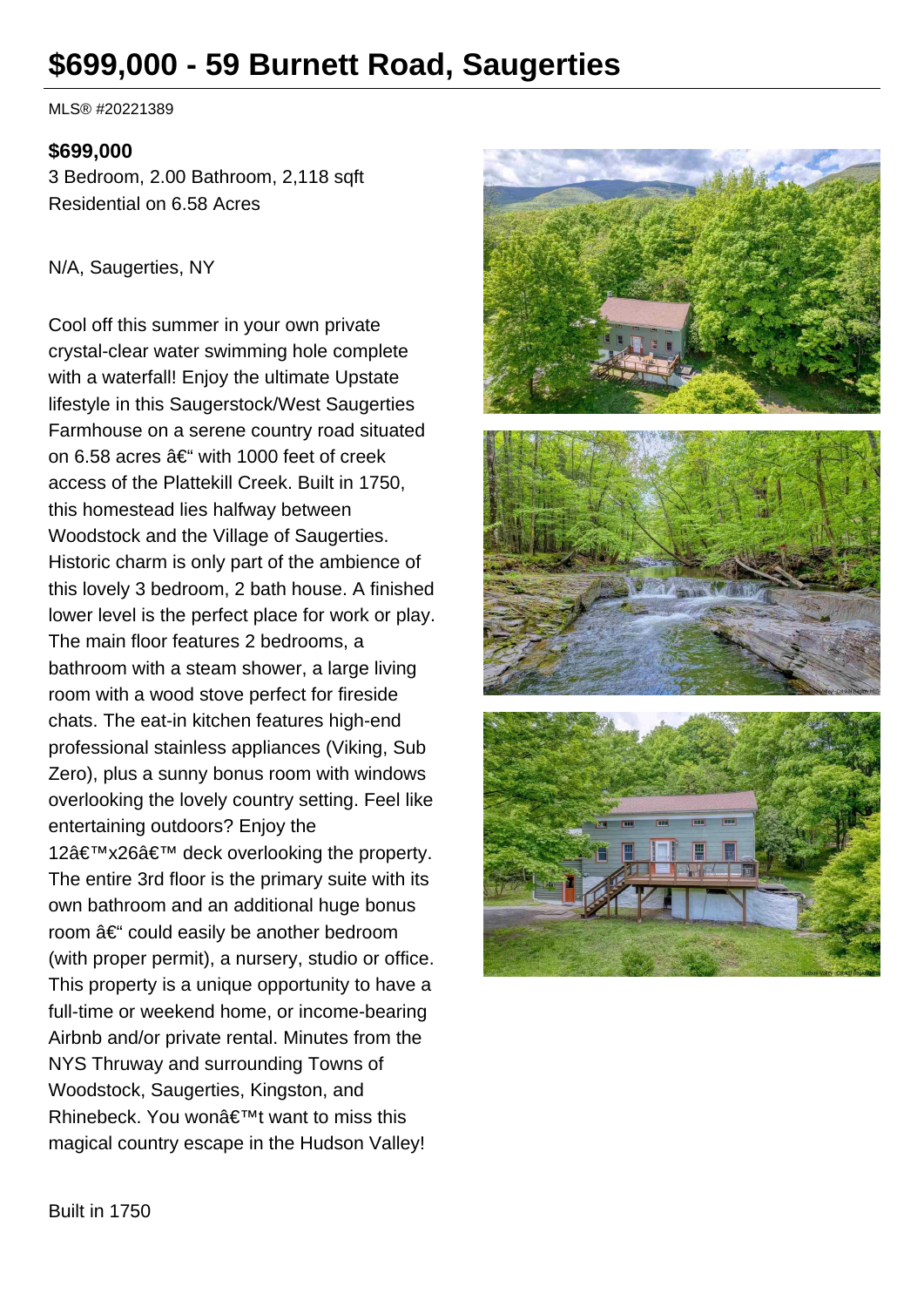# **Essential Information**

| MLS@#             | 20221389                     |
|-------------------|------------------------------|
| Price             | \$699,000                    |
| <b>Bedrooms</b>   | 3                            |
| <b>Bathrooms</b>  | 2.00                         |
| <b>Full Baths</b> | 2                            |
| Square Footage    | 2,118                        |
| Acres             | 6.58                         |
| <b>Year Built</b> | 1750                         |
| <b>Type</b>       | Residential                  |
| Sub-Type          | Single Family                |
| <b>Style</b>      | <b>FARM HOUSE, TWO STORY</b> |
| Status            | PENDING CONTINUE TO SHOW     |

# **Community Information**

| <b>Address</b> | 59 Burnett Road      |
|----------------|----------------------|
| Area           | Saugerties-town      |
| Subdivision    | N/A                  |
| City           | <b>Saugerties</b>    |
| County         | <b>Ulster County</b> |
| <b>State</b>   | NY                   |
| Zip Code       | 12477                |

### **Amenities**

| Amenities | <b>GARDEN AREA</b>                    |
|-----------|---------------------------------------|
| Parking   | DRIVEWAY, DRIVEWAY-SHARED, OFF STREET |
| Garages   | <b>None</b>                           |
| View      | <b>MOUNTAIN, WATER</b>                |

## **Interior**

| <b>Interior Features</b> | INSULATED WINDOWS, MASTER BATH, GAS STOVE CONNECTION                                      |
|--------------------------|-------------------------------------------------------------------------------------------|
| Appliances               | DISHWASHER, DRYER, EXHAUST FAN, MICROWAVE, RANGE,<br>REFRIGERATOR, WASHER, WATER SOFTENER |
| Heating                  | BASEBOARD, WOOD ASSIST                                                                    |
| Cooling                  | <b>CEILING FAN, WINDOW UNIT</b>                                                           |
| Fireplace                | Yes                                                                                       |
| Fireplaces               | PROPANE, WOOD                                                                             |

## **Exterior**